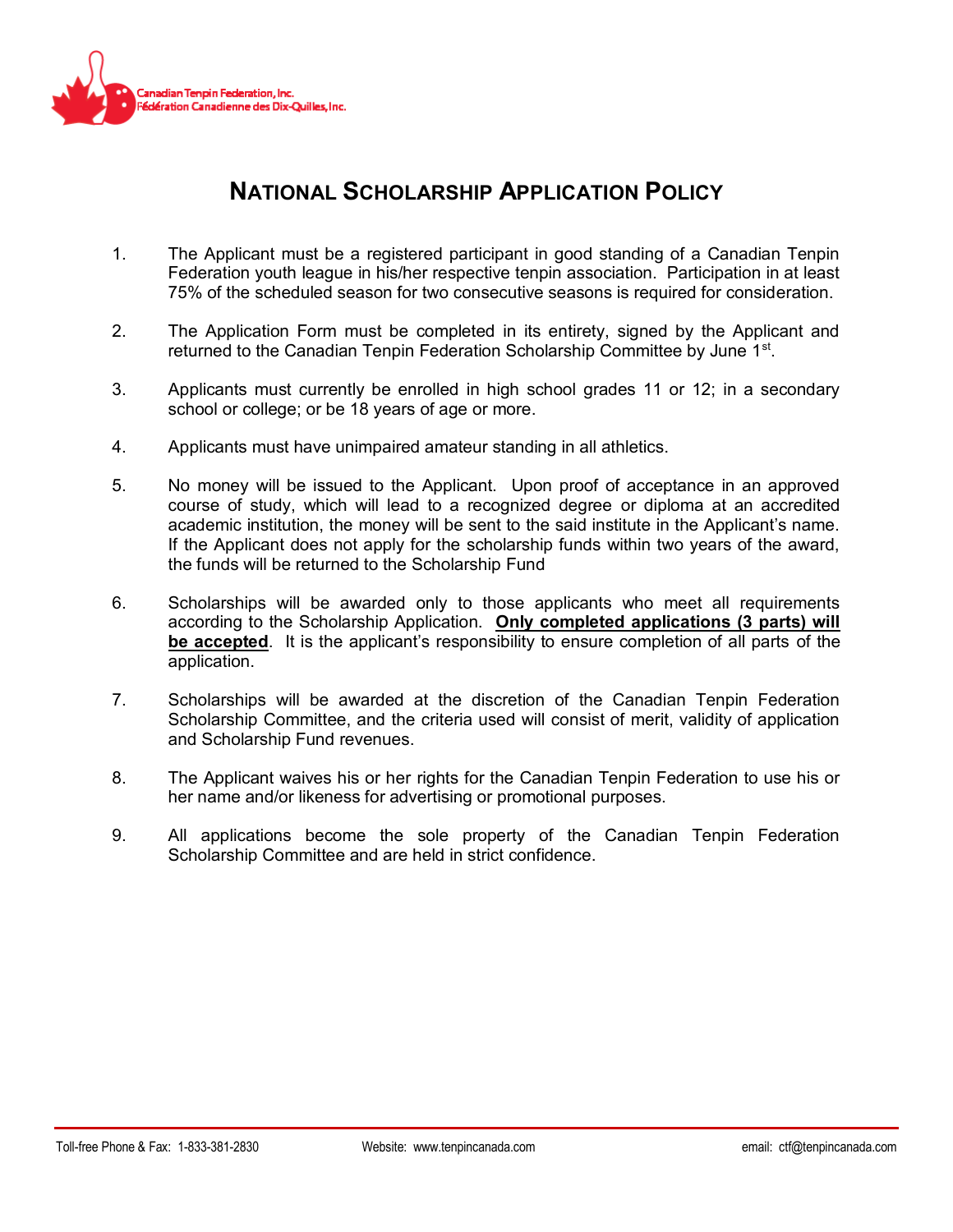

## **NATIONAL SCHOLARSHIP APPLICATION INSTRUCTIONS**

- 1. Fill out the application form in its entirety.
- 2. Write and attach an essay of at least 150 words explaining how CTF's youth bowling program has affected your personal development.
- 3. Ask your bowling coach to complete and sign the Coach's Evaluation Form.
- 4. Check the Application and Coach's Evaluation Form to make sure that they are complete.
- 5. Mail the Application, essay and Coach's Evaluation Form to:

Canadian Tenpin Federation, Inc. National Scholarship Program c/o Blaine Boyle 87 Ambassador Village Estevan, SK S4A 2R5 email: blaineboyle@gotenpinbowling.ca

- 6. There will only be one (1) scholarship issued to a female youth bowler and one (1) scholarship issued to a male youth bowler.
- 7. This scholarship will be issued on a once in a lifetime basis.

Please direct any questions regarding the CTF National Scholarship to Blaine Boyle at the email address noted above.

### **DEADLINE FOR APPLICATIONS IS JUNE 1 ST .**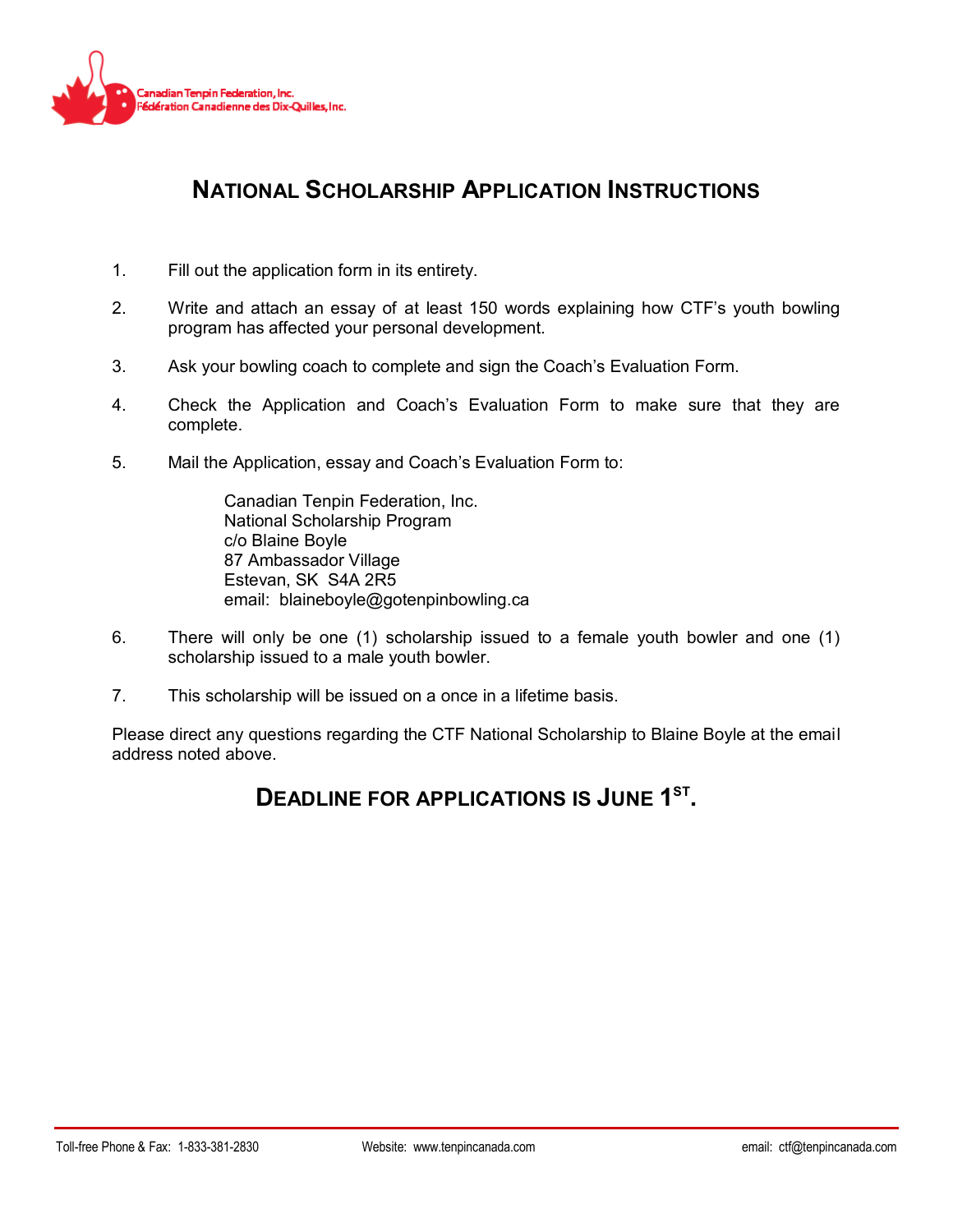

# **NATIONAL SCHOLARSHIP APPLICATION**

#### **Personal Information**

| <b>Applicant's Name:</b>                                      |                                                |
|---------------------------------------------------------------|------------------------------------------------|
| <b>Address:</b>                                               |                                                |
|                                                               |                                                |
| Telephone #:                                                  |                                                |
| <b>Email Address:</b>                                         |                                                |
| Date of Birth:                                                |                                                |
| <b>Parent/Guardian Name:</b>                                  |                                                |
| Telephone #:                                                  |                                                |
|                                                               | <b>Academic History</b>                        |
| Name & city of current high<br>school, college or university: |                                                |
| <b>Honours/Prizes/Awards received:</b>                        |                                                |
|                                                               |                                                |
|                                                               |                                                |
| Proposed course of study:                                     |                                                |
| <b>Other interests:</b>                                       |                                                |
|                                                               |                                                |
|                                                               |                                                |
|                                                               |                                                |
|                                                               | <b>Bowling History</b>                         |
| CTF ID#:                                                      | long<br>How<br>have<br>been<br>you<br>bowling? |
| <b>Current Average:</b>                                       | # of games bowled this season:                 |
| High Game:                                                    | High 3-Game Series:                            |
|                                                               |                                                |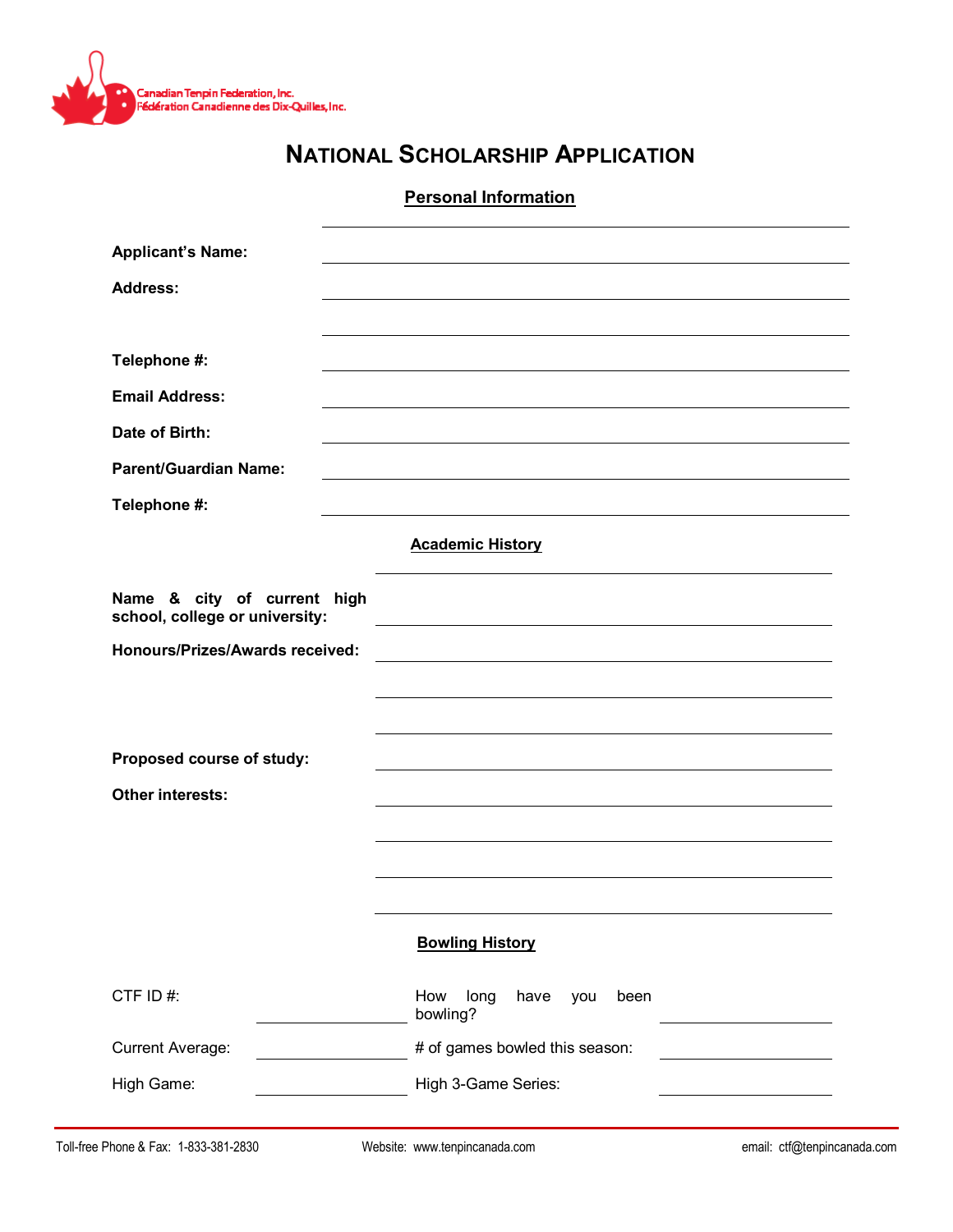List any tournaments in which you have competed at the Local, Provincial, National and/or International levels. Attach an additional sheet, if necessary. Please note that this is not a required field.

#### **Miscellaneous**

What activities, other than bowling, did you participate in while participating in a CTF youth league (i.e. coaching, assisting with tournaments, etc.)? Attach additional sheets, if necessary.

What activities were you involved in outside of youth bowling (i.e. youth groups, volunteer work, etc.)? Attach additional sheets, if necessary.

To my knowledge, the above information is correct.

| Date | Signature of Applicant                                                  |
|------|-------------------------------------------------------------------------|
|      |                                                                         |
| Date | Signature of Parent/Guardian<br>(if Applicant is under 18 years of age) |